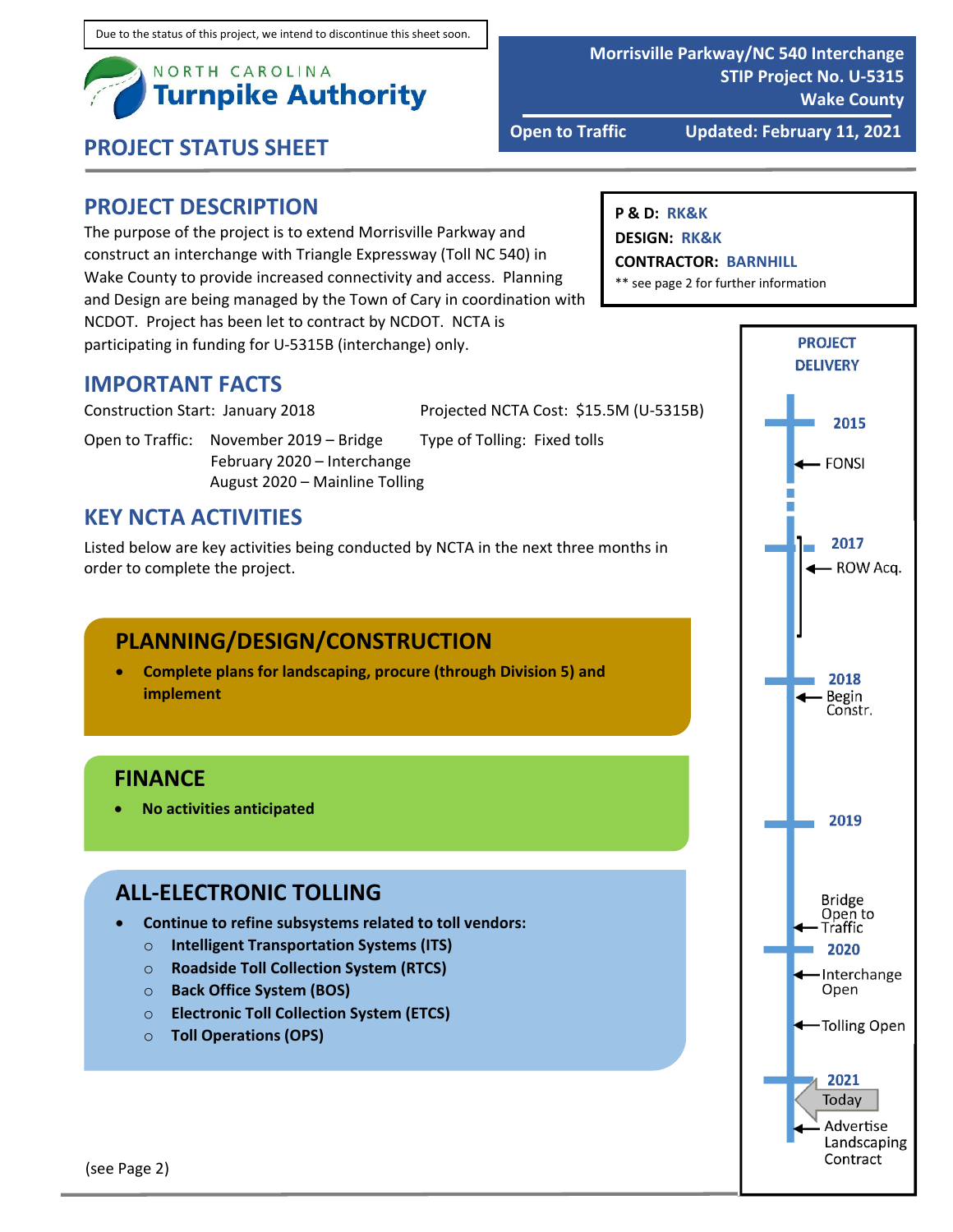

**Morrisville Parkway/NC 540 Interchange STIP Project No. U‐5315 Wake County**

# **PROJECT STATUS SHEET**

**Open to Traffic Updated: February 11, 2021**

Additional P & D Subconsultants:

- **EA & FONSI – VHB**
- **GEOTECHNICAL – FALCON**
- **USACE 404 PERMIT: URS** (now **AECOM**)
- **ROW ACQUISITION – RIGHT OF WAY CONSULTANTS**
- **SURVEYS, PLATS, LEGAL DESCRIPTIONS – ESP**

Additional consultants:

**CEI – KCI, SEPI, SUMMIT, LOUIS BERGER, CALYX** (now **NV5**)

Contractor Subconsultants:

- **ITS AND SIGNING – T&H ELECTRIC**
- **CONCRETE PAVING – CERTIFIED CONCRETE CONSTRUCTION**
- **AESTHETIC GANTRIES AND SIGN STRUCTURES – SANFORD CONTRACTORS**
- **ROADWAY LIGHTING – COLTER ELECTRIC**
- **AET INFRASTRUCTURE – CALLIS CONTRACTORS**
- **WATERLINE INSTALLATION – CORBETT CONTRACTING**

Toll integration:

- **TOLLING – KAPSCH**
- **ELECTRICAL – BBH**
- **MAINTENANCE OF TRAFFIC – STAY ALERT**
- **ENGINEERING – GANNETT FLEMING**
- **TOLL/ITS CEI – WSP**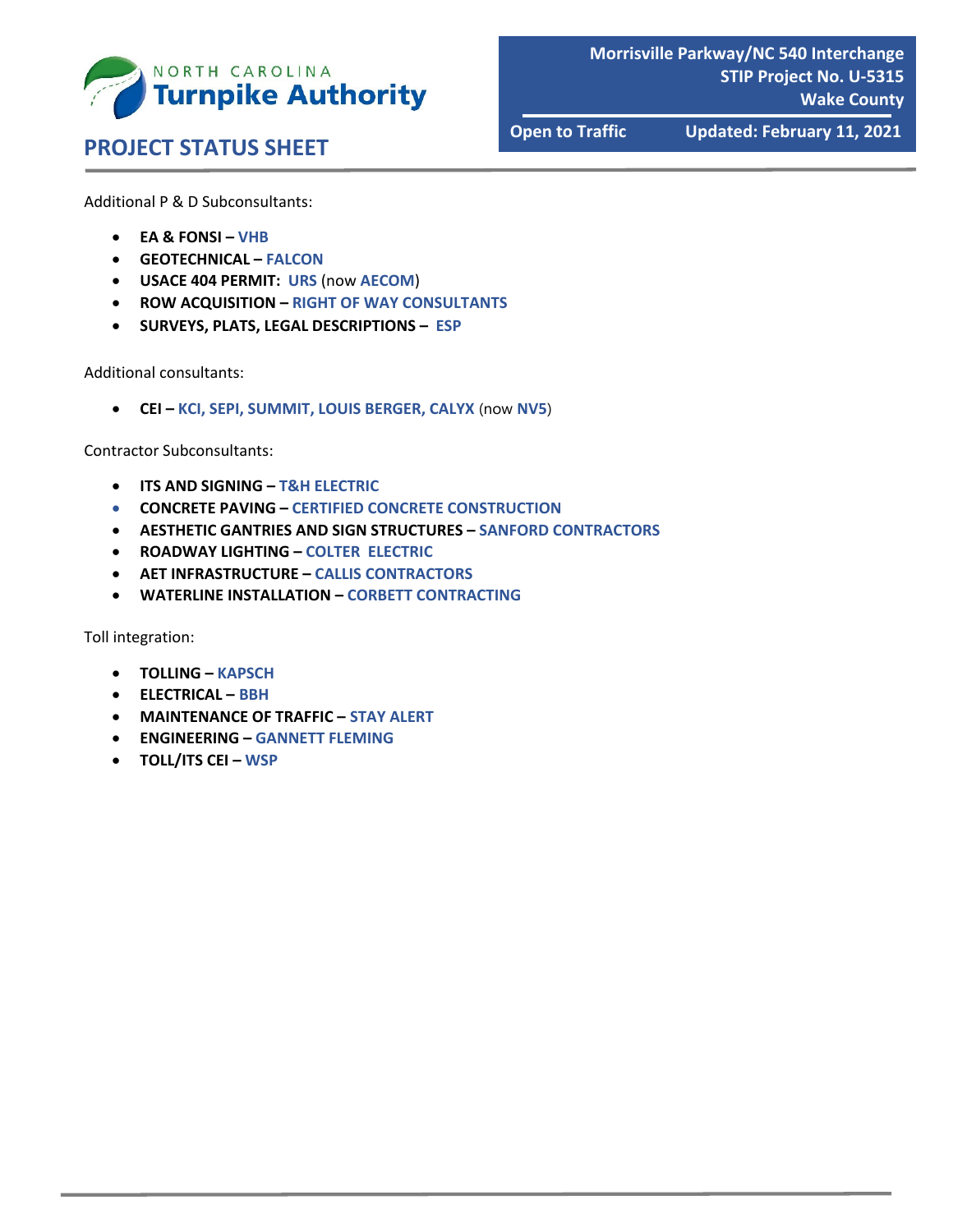

 **Under Construction Updated: February 11, <sup>2021</sup> PROJECT STATUS SHEET**

#### **PROJECT DESCRIPTION**

The purpose of this project is to provide a reliable travel time option by constructing one Express Lane in each direction on I‐485 (Charlotte Outer Loop) from I‐77 to US 74 (Independence Boulevard), for approximately 17 miles, and other improvements.

#### **IMPORTANT FACTS**

| Contract Award: October 2018   | Projected Cost: \$346M (as bid)            |  |
|--------------------------------|--------------------------------------------|--|
| Type of Tolling: Express Lanes | Express Lanes Open to Traffic: End of 2022 |  |

#### **KEY NCTA ACTIVITIES**

Listed below are key activities being conducted by NCTA in the next six months in order to bring the project online.

#### **PLANNING, DESIGN, CONSTRUCTION**

- **Coordination ongoing with Design‐Build Unit, CRTPO and municipal partners, and Division 10 as needed**
- **Review design plan and construction submittals for ITS, Tolling, Signing, and Pavement Marking, as needed**
- **Prepare for toll equipment integration; current Request for Proposals suspended awaiting updated construction schedule**

#### **FINANCE**

**Complete Operations & Maintenance Model**

#### **ALL‐ELECTRONIC TOLLING**

- **Continue planning for Toll Collection System (TCS) contracts**
- **Plan for and execute re‐advertised Roadside TCS vendor procurement**

#### **OPERATIONS**

 **Prepare for Express Lane Operations by coordinating with NCDOT Division 10 and local transportation management centers**

#### **CONTRACTOR: BLYTHE CONSTRUCTION LEAD DESIGNER: WSP**

**TRAFFIC & REVENUE: STANTEC**

\*\* see page 2 for further information

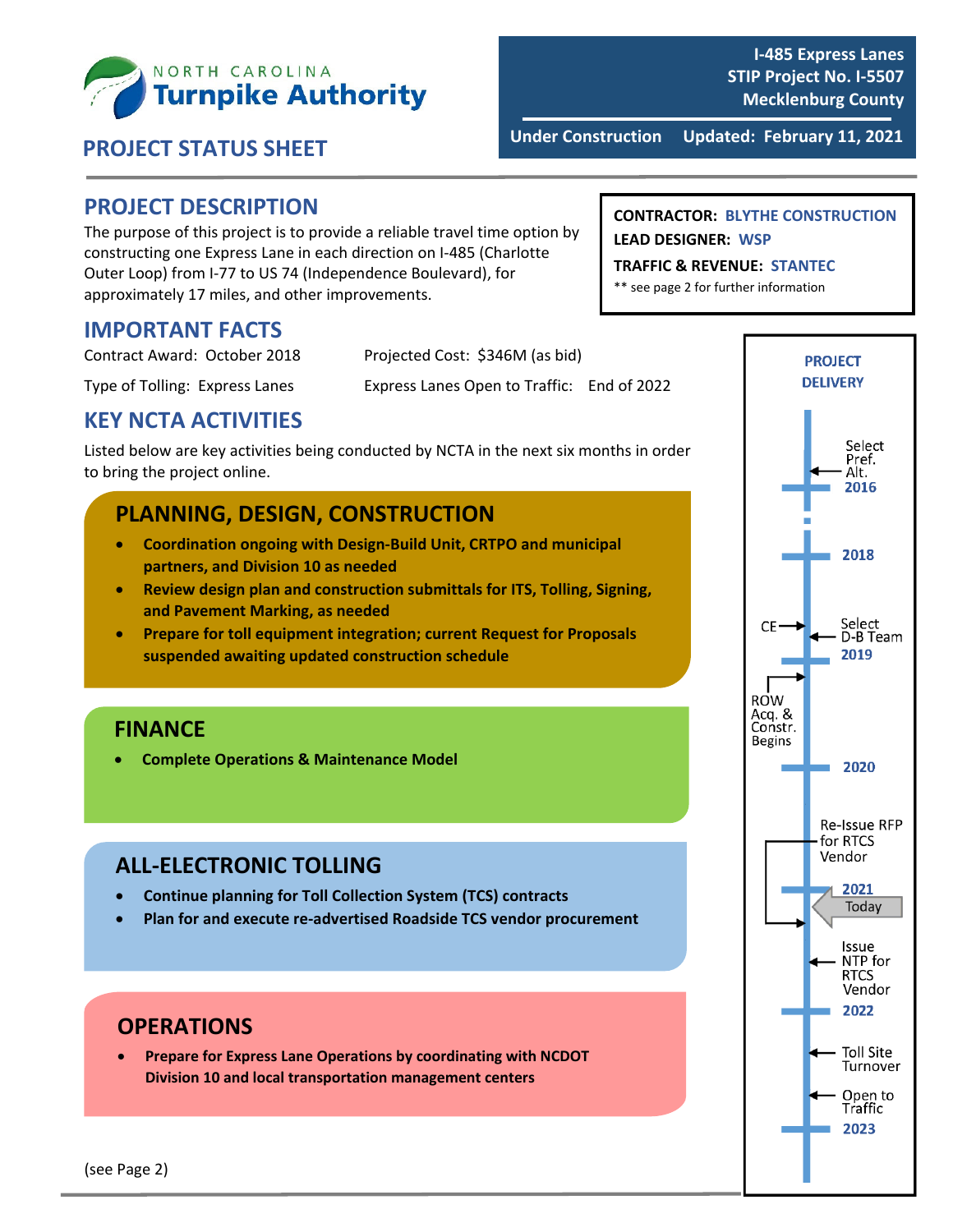

 **Under Construction Updated: February 11, <sup>2021</sup> PROJECT STATUS SHEET**

P & D Consultants:

- **LEAD – RS&H**
- **TRAFFIC ANALYSIS – RS&H**
- **AIR QUALITY ANALYSIS – VHB**
- **NATURAL RESOURCES – ENVIRONMENTAL SERVICES, INC.**
- **TRAFFIC FORECAST – CLEARBOX**
- **TRAFFIC OPERATIONS ANALYSIS – PATRIOT ENGINEERING**

Design‐Build Scope & Concept Preparation:

- **SIGNING – HNTB**
- **ITS & AET – ATKINS**

Design‐Build Team:

- **GEOTECH – TERRACON**
- **ITS, ROADWAY, STRUCTURES DESIGN – DRMP**
- **ITS AND AET CONSTRUCTOR ‐ TCD**
- **RIGHT OF WAY ACQUISITION – TELICS**
- **UTILITY COORDINATION – UCC**
- **MOT, SIGNING & PAVEMENT MARKING – PROGRESSIVE DESIGN GROUP**

Representing Division 10:

**CONSTRUCTION ENGINEERING & INSPECTION – SEPI, SUMMIT, RK&K, CECS**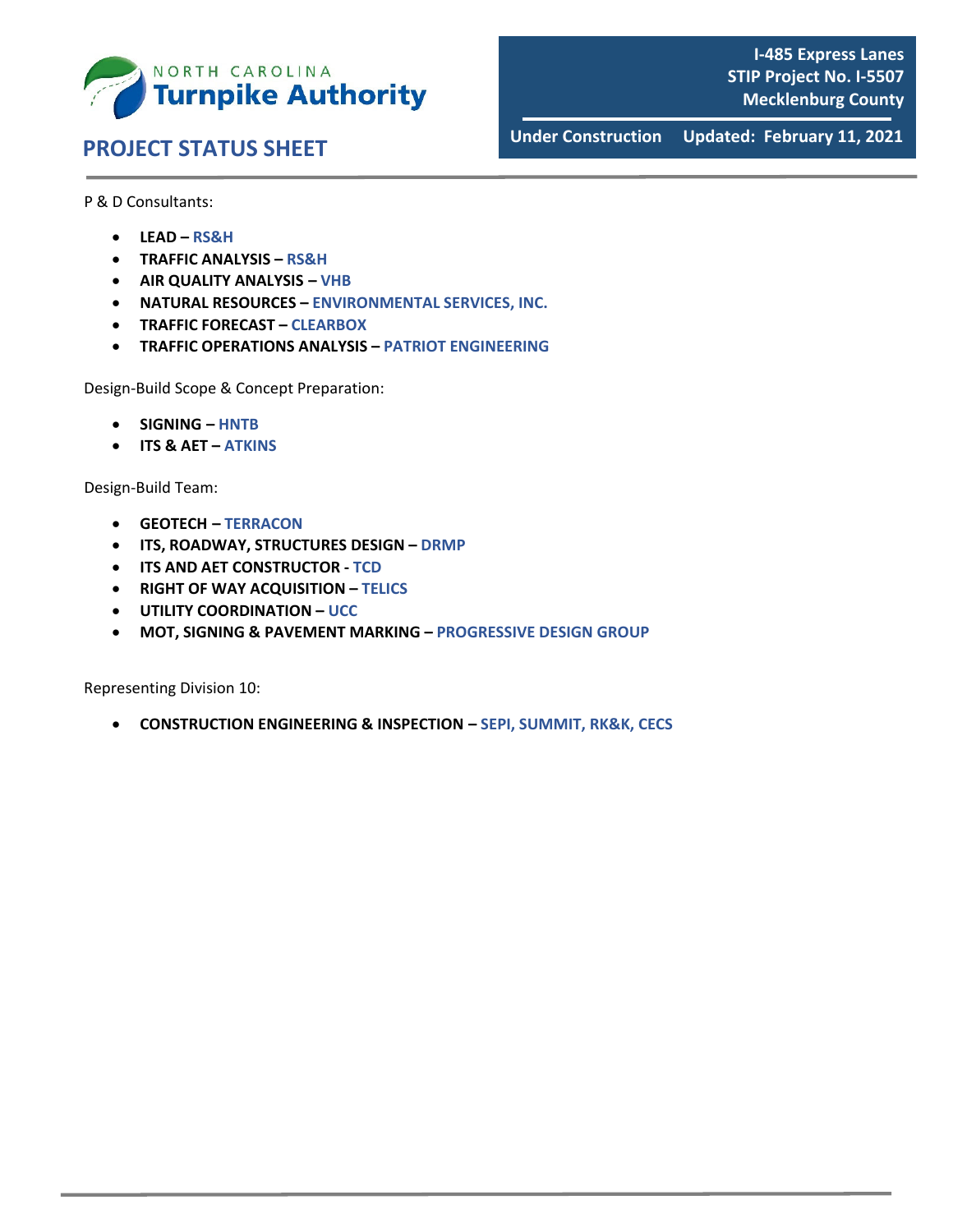

**Complete 540 – Phase 1 STIP Project No. R‐2721, R‐2828 Wake & Johnston Counties**

 **PROJECT STATUS SHEET**

**Under Construction Updated: February 11, 2021**

#### **PROJECT DESCRIPTION**

The proposed "Complete 540" project, also known as the Southeast Extension, would extend the Triangle Expressway from the NC 55 Bypass in Apex to the US 64/US 264 Bypass (I‐87) in Knightdale, completing the 540 Outer Loop around the greater Raleigh area. Phase 1 is under construction to extend Triangle Expressway by 17.8 miles between NC 55 Bypass and I‐40.

#### **P & D: LOCHNER \*\***

**TRAFFIC ANALYSIS: HNTB**

**TRAFFIC & REVENUE: CDM SMITH**

\*\* see page 2 for further information

#### **IMPORTANT FACTS**

Construction Began: late 2019/early 2020 Projected Cost: \$1.3B Open to Traffic: 2023 Type of Tolling: Fixed tolls

#### **KEY NCTA ACTIVITIES**

Listed below are key activities being conducted by NCTA in the next six months in order to bring the project online.

## **PLANNING/DESIGN/CONSTRUCTION**

- **Review and respond to Design‐Build Teams' design submittals**
- **Continuing right‐of‐way acquisition**
- **Continuing utility relocations**
- **Coordinating with construction teams and Division 5**
- **Complete Quarterly Construction Progress Reports**
- **Hold fourth Dispute Review Board meetings**

#### **FINANCE**

- **Traffic & Revenue (T&R) Study Update Completed by CDM Smith**
- **Closed on TIFIA Bond Anticipation Notes in October 2020**
- **Submitted Letter of Interest to the Build America Bureau seeking an interest rate reset on the December 2019 TIFIA loan; anticipate closing in March 2021**
- **Monitoring expenditures**
- **Completing financial reporting requirements**

#### **ALL‐ELECTRONIC TOLLING**

 **Continue project activities with selected vendor for the Roadside Toll Collection System (RTCS)**

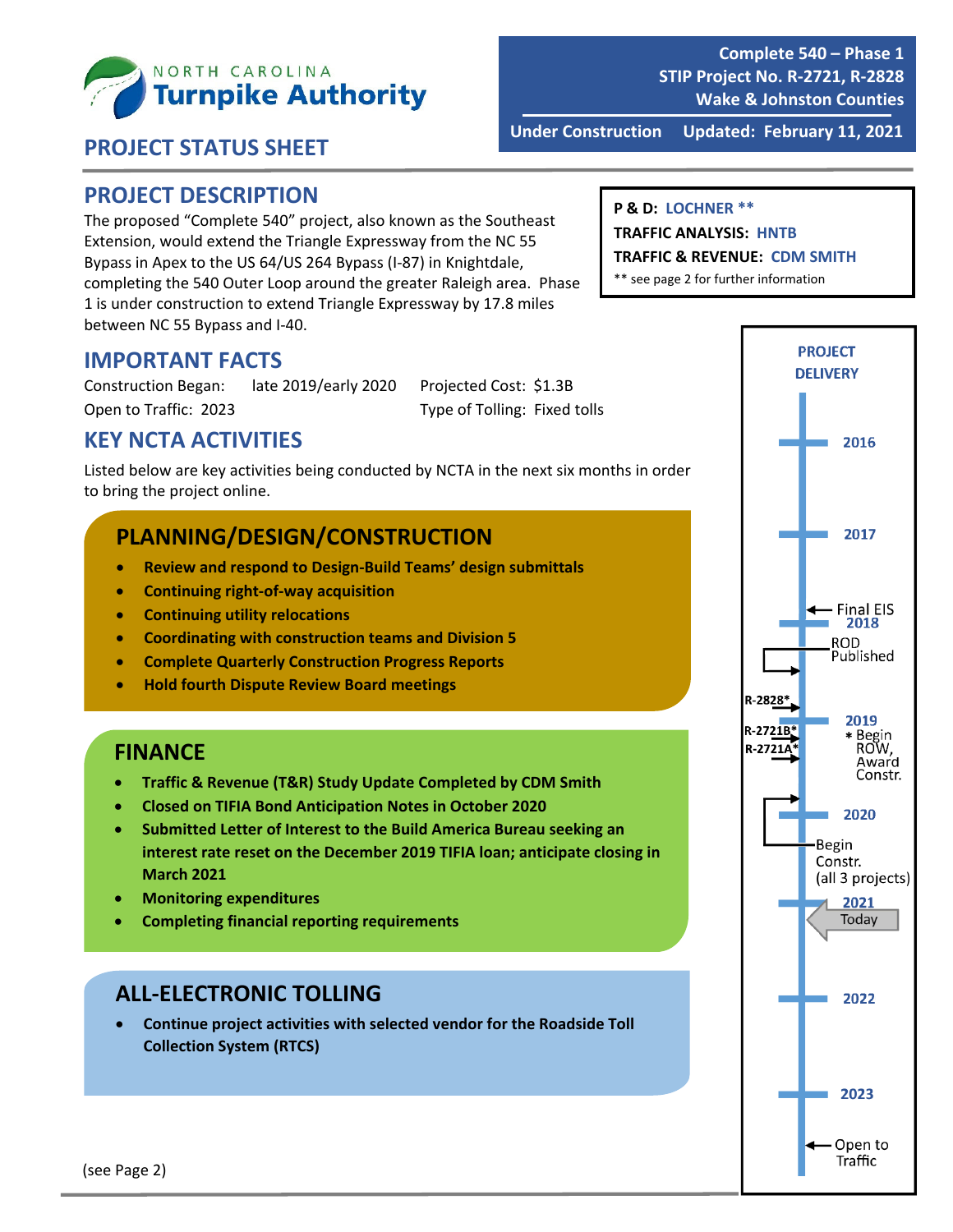

Additional P & D Subconsultants:

- **BRANDING & LEP SERVICES – SPRINGBOARD/EYDO** (no longer in business)
- **NATURAL SYSTEMS & HYDROLOGY (PRELIMINARY) – MULKEY** (now **NV5**)
- **MUSSEL SPECIES – CATENA** (now **THREE OAKS**)
- **HISTORIC ARCHITECTURE – MATTSON, ALEXANDER & ASSOCIATES**
- **UTILITIES – HINDE ENGINEERING**
- **RIGHT OF WAY (DEIS) – HDR**
- **QUANTITATIVE ICE – BAKER**
- **BIOLOGICAL ASSESSMENT T&E SPECIES – THREE OAKS**
- **ARCHAEOLOGY – COASTAL CAROLINA RESEARCH** (now **COMMONWEALTH HERITAGE GROUP**)
- **RIGHT OF WAY (FEIS) CAROLINA LAND ACQUISITION**
- **PLAN OF FINANCE – PFM**

Subconsultants for permits, hydrology, and right of way plans:

- **HYDROLOGY – SUNGATE DESIGN GROUP**
- **HYDROLOGY – ECOLOGICAL ENGINEERING**
- **PERMITS – ECOLOGICAL AND/OR SUNGATE**

NCTA Advisors and Vendors:

- **PROJECT DELIVERY – DAWSON & ASSOCS.**
- **ROADSIDE AET SYSTEM – KAPSCH**

R‐2828 Design‐Build Team:

- **CONSTRUCTOR JOINT VENTURE– LANE CONSTRUCTION CORP., BLYTHE CONSTRUCTORS, INC.**
- **LEAD DESIGNER – WSP**
- **GEOTECH – TERRACON**
- **ITS, SURVEY – DRMP**
- **ITS AND AET CONSTRUCTOR ‐ TCD**
- **RIGHT OF WAY ACQUISITION – AAG**
- **UTILITY COORDINATION – TELICS**
- **STRUCTURE DESIGN – WETHERILL**
- **PERMITTING & ENVIRONMENTAL ‐ THREE OAKS**

R‐2721B Design‐Build Team:

 **CONSTRUCTOR JOINT VENTURE– FLATIRON CONSTRUCTORS INC., BRANCH CIVIL INC.**

**Under Construction Updated: February 11, 2021**

- **LEAD DESIGNER – HDR ENGINEERING INC. OF THE CAROLINAS**
- **GEOTECH – HDR ENGINEERING INC. OF THE CAROLINAS**
- **ITS – HDR ENGINEERING INC. OF THE CAROLINAS**
- **ITS AND AET CONSTRUCTOR – TO BE DETERMINED**
- **UTILITY COORDINATION – HDR ENGINEERING INC. OF THE CAROLINAS, SO‐ DEEP**
- **STRUCTURE DESIGN – HDR ENGINEERING INC. OF THE CAROLINAS, SIMPSON ENGINEERS & ASSOCIATES, PC**
- **PERMITTING & ENVIRONMENTAL ‐ HDR ENGINEERING INC. OF THE CAROLINAS**

R‐2721A Design‐Build Team:

- **CONSTRUCTOR JOINT VENTURE– FLATIRON CONSTRUCTORS INC., BRANCH CIVIL INC.**
- **LEAD DESIGNER – GANNETT FLEMING, INC.**
- **GEOTECH – KLEINFELDER, INC.**
- **ITS – GANNETT FLEMING, INC.**
- **ITS AND AET CONSTRUCTOR ‐ TO BE DETERMINED**
- **UTILITY COORDINATION – KCI ASSOCIATES OF NORTH CAROLINA, PA**
- **STRUCTURE DESIGN – GANNETT FLEMING, INC., KCI ASSOCIATES OF NORTH CAROLINA, PA, SIMPSON ENGINEERS & ASSOCIATES, INC.**
- **PERMITTING & ENVIRONMENTAL ‐ MOFFATT & NICHOL, INC.**

Representing Division 5:

 **CONSTRUCTION ENGINEERING & INSPECTION – SUMMIT**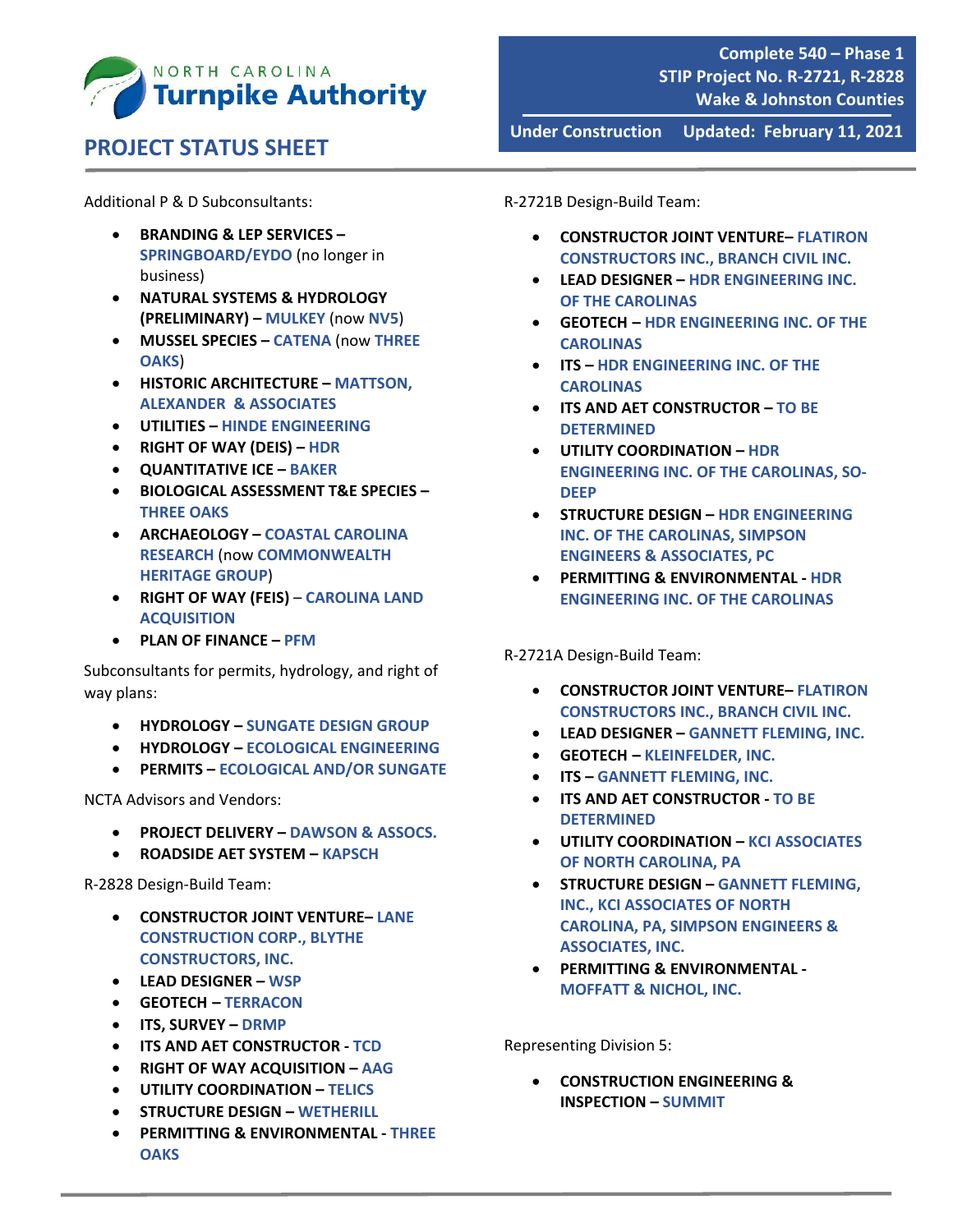

**Complete 540 – Phase 2 STIP Project No. R‐2829 Wake & Johnston Counties**

#### **PROJECT STATUS SHEET**

**Pre‐construction Updated: February 11, 2021**

#### **PROJECT DESCRIPTION**

The proposed "Complete 540" project, also known as the Southeast Extension, would extend the Triangle Expressway from the NC 55 Bypass in Apex to the US 64/US 264 Bypass (I‐87) in Knightdale, completing the 540 Outer Loop around the greater Raleigh area. Phase 2 will extend Triangle Expressway by 10.8 miles between I‐40 and US 64/US 264 Bypass (I‐87).

#### **P & D: LOCHNER \*\***

#### **TRAFFIC ANALYSIS: HNTB**

**TRAFFIC & REVENUE: CDM SMITH**

\*\* see page 2 for further information

#### **IMPORTANT FACTS**

Contract let\*: FY 2025 Projected Cost: \$834M Open to Traffic: TBD Type of Tolling: Fixed tolls \*Contract let subject to change

#### **KEY NCTA ACTIVITIES**

Listed below are key activities being conducted by NCTA in the next six months in order to bring the project online.

#### **PLANNING/DESIGN/CONSTRUCTION**

- **Coordination with CAMPO regarding the recent STIP amendment approved by the NCDOT Board of Transportation**
- **Developing schedule for acceleration of the project**
- **Identifying project development activities to prepare for Design‐Build procurements**

#### **FINANCE**

- **Completing Investment Grade Traffic & Revenue (T&R) Study**
- **Submitted Letter of Interest to the Build America Bureau seeking a TIFIA loan**

## **ALL‐ELECTRONIC TOLLING**

**No activities anticipated**

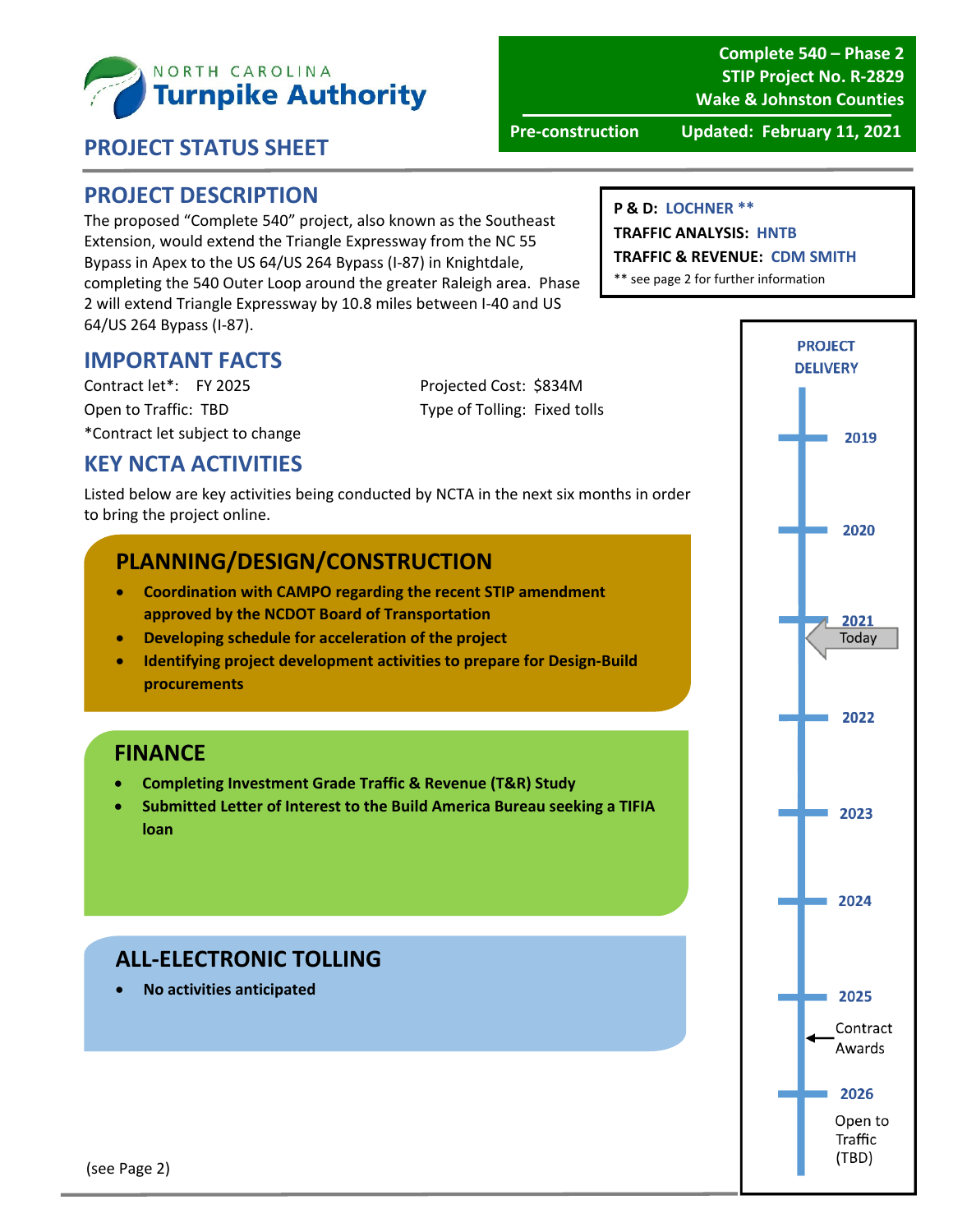

**Complete 540 – Phase 2 STIP Project No. R‐2829 Wake & Johnston Counties**

**Pre‐construction Updated: February 11, 2021**

Additional P & D Subconsultants:

- **BRANDING & LEP SERVICES – SPRINGBOARD/EYDO** (no longer in business)
- **NATURAL SYSTEMS & HYDROLOGY (PRELIMINARY) – MULKEY** (now **NV5**)
- **MUSSEL SPECIES – CATENA** (now **THREE OAKS**)
- **HISTORIC ARCHITECTURE – MATTSON, ALEXANDER & ASSOCIATES**
- **UTILITIES – HINDE ENGINEERING**
- **RIGHT OF WAY (DEIS) – HDR**
- **QUANTITATIVE ICE – BAKER**
- **BIOLOGICAL ASSESSMENT T&E SPECIES – THREE OAKS**
- **ARCHAEOLOGY – COASTAL CAROLINA RESEARCH** (now **COMMONWEALTH HERITAGE GROUP**)
- **RIGHT OF WAY (FEIS) CAROLINA LAND ACQUISITION**
- **PLAN OF FINANCE – PFM**

Subconsultants for permits, hydrology, and right of way plans:

- **HYDROLOGY – SUNGATE DESIGN GROUP**
- **HYDROLOGY – ECOLOGICAL ENGINEERING**
- **PERMITS – ECOLOGICAL AND/OR SUNGATE**

NCTA Advisors and Vendors:

**PROJECT DELIVERY – DAWSON & ASSOCS.**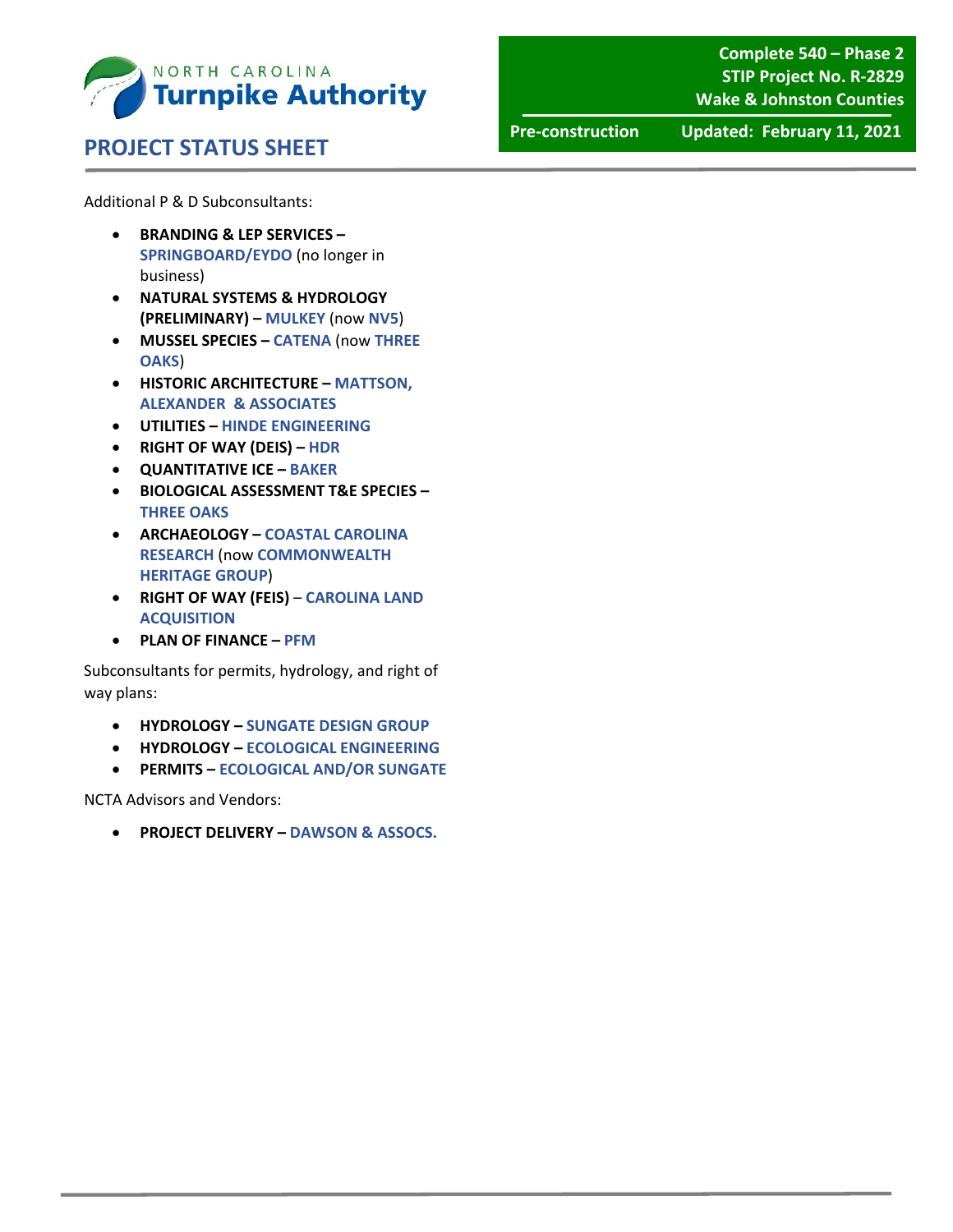

**Mid‐Currituck Bridge STIP Project No. R‐2576 Currituck County**

**Pre‐Construction Updated: February 11, 2021**

#### **PROJECT STATUS SHEET**

#### **PROJECT DESCRIPTION**

The proposed project calls for transportation improvements in the Currituck Sound area with focus on the consideration of a Mid‐Currituck Bridge. The proposed action is a seven‐mile long toll project including a two‐lane bridge that spans Currituck Sound connecting the Currituck County mainland with its Outer Banks, and a separate two‐lane bridge that spans Maple Swamp on the Currituck County mainland connecting Aydlett to US 158, in Currituck County.

#### **P & D: WSP/PB \*\***

#### **TRAFFIC ANALYSIS: WSP/PB**

**TRAFFIC & REVENUE: STANTEC**

\*\* see page 2 for further information

#### **IMPORTANT FACTS**

Contract Let: TBD Projected Cost: \$492M (per STIP) Open to Traffic: TBD Type of Tolling: Variable

## **KEY NCTA ACTIVITIES**

Listed below are key activities being conducted by NCTA in the next six months in order to bring the project online.

#### **PLANNING/DESIGN/CONSTRUCTION**

- **Continue to support the activities related to the legal challenge on the environmental document, including completion of the Administrative Record**
- **Continue coordination with environmental agencies and develop environmental permit applications**
- **Determine procurement process for construction contract**
- **Likely to delay design‐build letting from October 2021 schedule**

#### **FINANCE**

- **Update, as appropriate, Investment Grade Traffic & Revenue (T&R) Study with Stantec to support future project finance efforts**
- **Update cost estimates (Capital, Operations and Maintenance)**
- **Update Plan of Finance with PFM (NCTA financial advisor)**

#### **ALL‐ELECTRONIC TOLLING**

**No activities anticipated**



(see Page 2)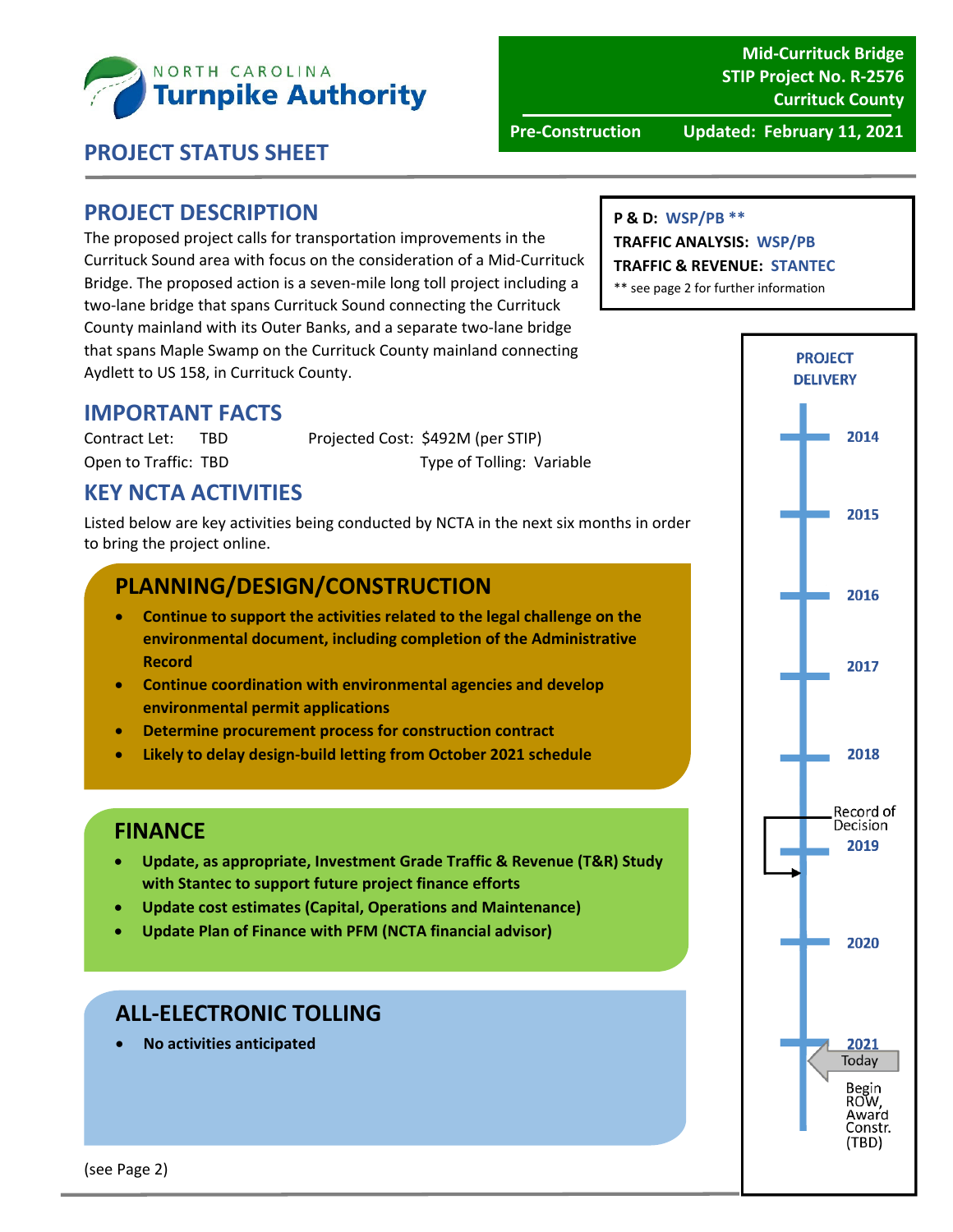

**Mid‐Currituck Bridge STIP Project No. R‐2576 Currituck County**

 **PROJECT STATUS SHEET** 

**Pre‐Construction Updated: February 11, 2021**

Additional P & D Subconsultants:

- **HURRICANE EVACUATION MODELING ATKINS**
- **NATURAL RESOURCES CZR**
- **PUBLIC INVOLVEMENT FITZGERALD & HALLIDAY, INC.**
- **PLAN OF FINANCE – PFM**

Preliminary Engineering:

- **ROADWAY DESIGN PLANS – LOCHNER**
- **HYDRAULIC DESIGN WETHERILL**
- **GEOTECHNICAL DESIGN – GOLDER**
- **COASTAL & HYDRAULIC ENGINEERING, ENVIRONMENTAL MITIGATION, PERMIT APPLICATIONS – MOFFATT & NICHOL**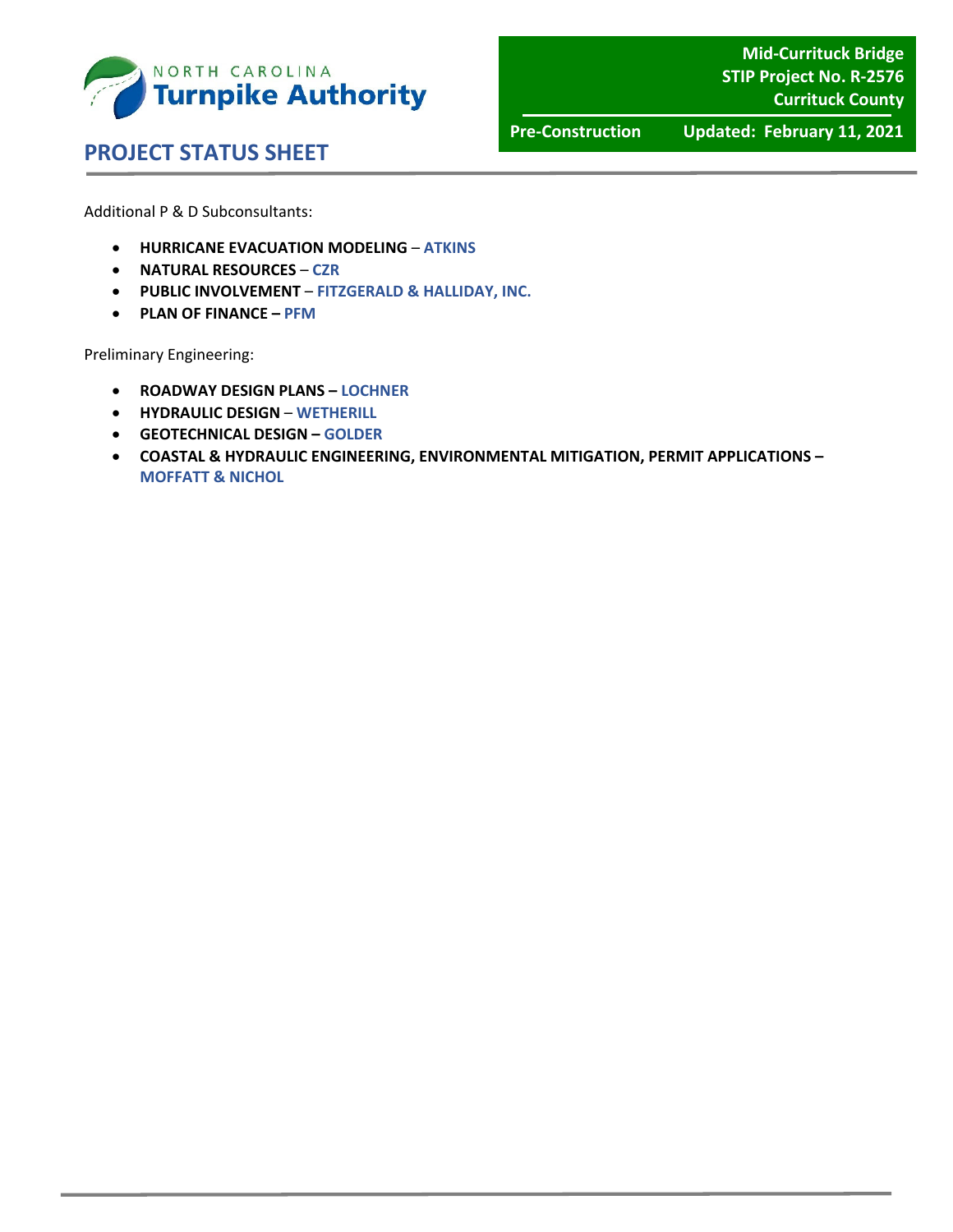

#### **PROJECT DESCRIPTION**

The project would widen and add Express Lanes to Independence Boulevard (US 74) from west of Idlewild Road in Charlotte to I‐485 in Matthews, a distance of approximately 6.4 miles. This project is a part of the US 74 Express Lanes system and is also part of an overall Express Lanes network that includes Express Lanes on I‐77 and I‐485.

#### **IMPORTANT FACTS**

Contract Let: TBD\* Projected Cost: \$1.0B (STIP)\*\*

Open to Traffic: TBD\* Type of Tolling: Express Lanes

\*Contract let and construction dates TBD based on Corridor Implementation Strategy (funding programmed FY 2023 to Post Year)

\*\*Funding includes right of way, utilities and construction for U‐2509 and U‐6103

## **KEY NCTA ACTIVITIES**

Listed below are key activities being conducted by NCTA in the next six months in order to bring the project online.

## **PLANNING/DESIGN/CONSTRUCTION**

- **Support the Project Delivery Unit on project development efforts, including the preparation of the final environmental document (expected to be a Finding of No Significant Impact)**
- **Continue coordination with stakeholders**
- **Coordinate with adjacent Express Lane project (U‐6103)**
- **Participate in the development of a Corridor Implementation Strategy for the US 74 Express Lanes projects (U‐6103 and U‐2509)**

#### **FINANCE**

- **Refine Operations & Maintenance Model as needed**
- **Refine joint U‐6103/U‐2509 Investment Grade Traffic & Revenue (T&R) Study as needed**
- **Update cost estimates (Capital, Operations and Maintenance)**

## **ALL‐ELECTRONIC TOLLING**

**No activities anticipated**

#### **P & D: VHB \*\***

**TRAFFIC ANALYSIS: AECOM TRAFFIC & REVENUE: STANTEC**

\*\* see page 2 for further information

#### **US 74 Express Lanes STIP Project No. U‐2509 Mecklenburg County**

**PROJECT DELIVERY** 

2018

**Pre‐Construction Updated: February 11, 2021**

2019 Complete EA 2020 Complete<br>FONSI 2021 Todav 2022 Let and Construction dates TBD based on 2023 corridor implementation strategy 2024 2025 Open to **Traffic TBD** 2026

(see Page 2)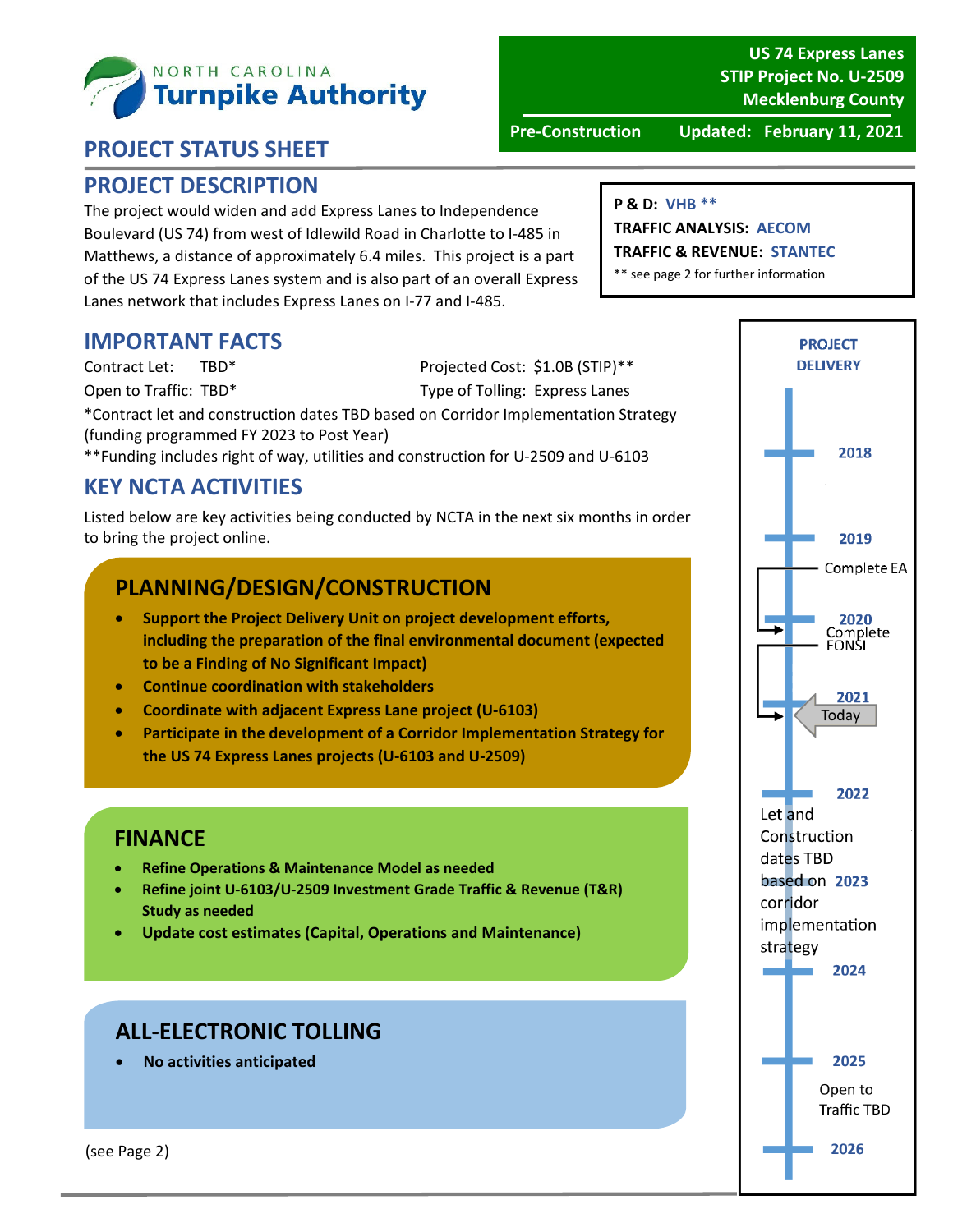

**Pre‐Construction Updated: February 11, 2021**

#### **OPERATIONS**

 **Prepare for Express Lane Operations by coordinating with NCDOT Division 10 and local transportation management centers**

Additional P & D Subconsultants:

- **PRELIMINARY HYDRAULIC ANALYSIS AND REPORT – SUNGATE DESIGN GROUP**
- **ICI WATER QUALITY ASSESSMENTS, T AND E SPECIES SURVEYS, STREAM AND WETLAND DELINEATIONS – CATENA** (now **THREE OAKS**)
- **SURVEYING (STREAM AND WETLAND DELINEATIONS) – TGS ENGINEERS**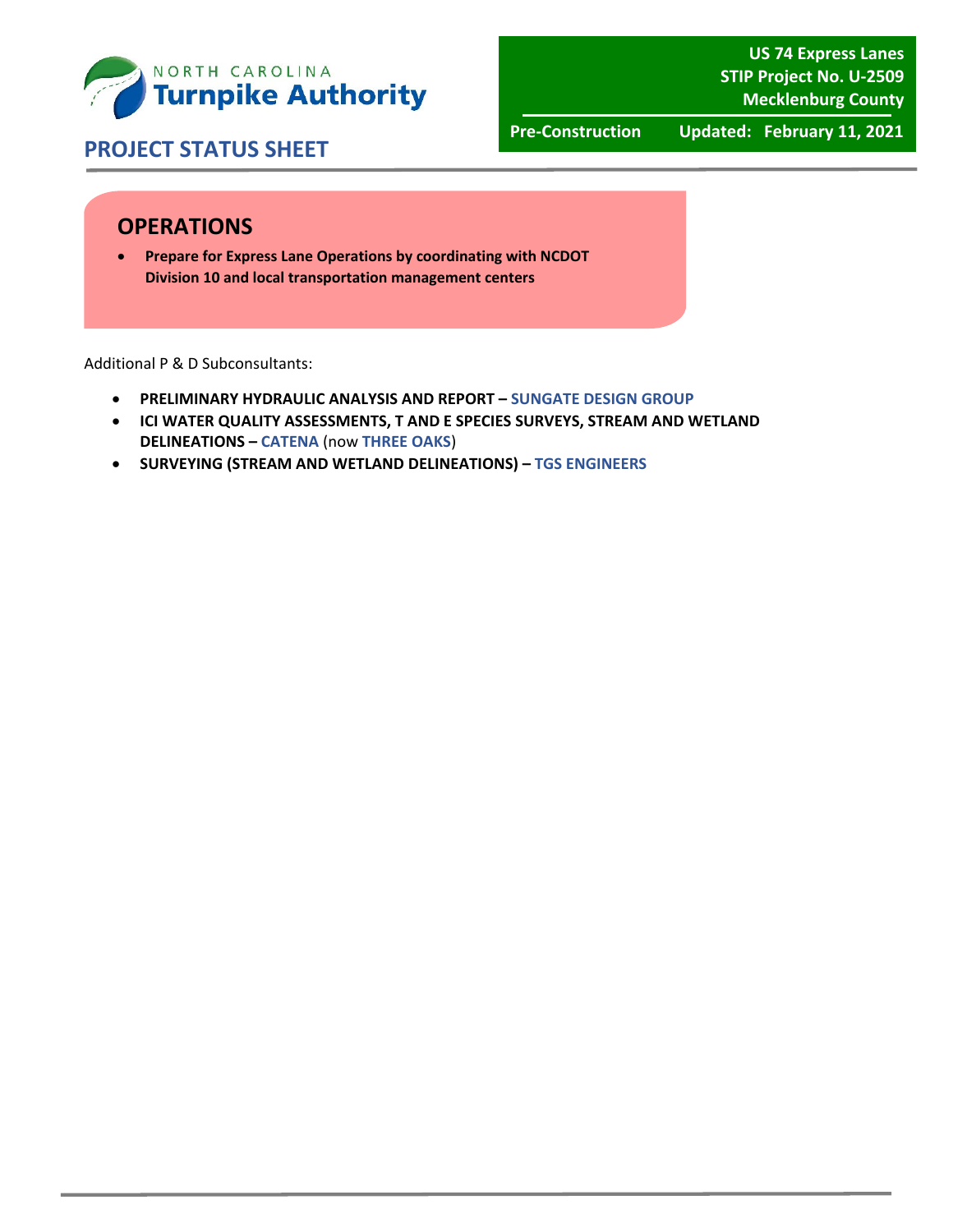

#### **PROJECT DESCRIPTION**

The project is an expressway extending nearly 20 miles from US 74 near I‐485 in Mecklenburg County to US 74 between the towns of Wingate and Marshville in Union County. The four‐lane divided facility has fixed toll rates at seven mainline zones.

#### **CONTRACTOR: MONROE BYPASS CONSTRUCTORS\*\* CEI: SUMMIT TRAFFIC & REVENUE: CDM SMITH**

**P & D: ATKINS \*\***

\*\* see page 2 for further information

**IMPORTANT FACTS**

Construction Started: May 2015 Projected Cost: \$731M

Open to Traffic: November 2018 Type of Tolling: Fixed tolls

Final Completion: October 2020

#### **KEY NCTA ACTIVITIES**

Listed below are key activities being conducted by NCTA in the next six months in order to complete the project.

#### **DESIGN/CONSTRUCTION**

 **Coordinate with Roadside Environmental Unit (REU) on implementation of landscaping (Phase 1) and procurement and implementation of Phase 2**

#### **FINANCE**

- **Continue efforts related to appropriation bond refunding.**
- **Track remaining property settlements**

#### **ALL‐ELECTRONIC TOLLING**

- **Monitor Roadside Toll Collection System (RTCS) and Electronic Toll Collection System (ETCS) system performance**
- **Monitor installed Wrong‐Way Detection & Notification system**
- **Monitor full maintenance program for accepted ITS components**

#### **OPERATIONS**

- **Pursue initiatives to promote new Customer Service Center and NC Quick Pass transponder sales**
- **Coordinate with Metrolina Regional Transportation Management Center to refine operational monitoring of toll road traffic**



**Monroe Expressway STIP Project No. R‐3329, R‐2559 Union & Mecklenburg Counties**

**Open to Traffic Updated: February 11, 2021**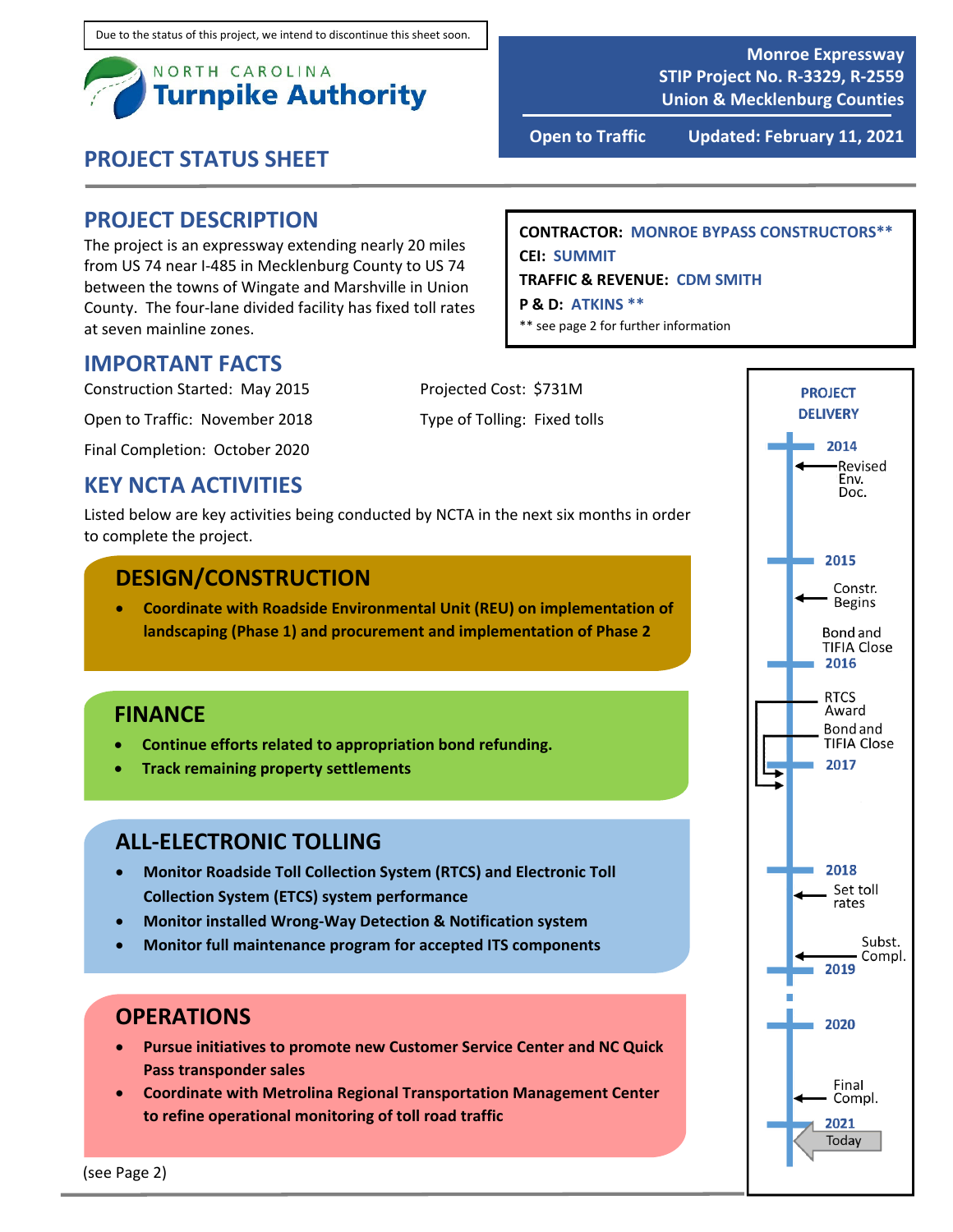

**Open to Traffic Updated: February 11, 2021**

Additional Design‐Build Team Information:

- **JOINT VENTURE PARTNERS: UNITED INFRASTRUCTURE GROUP, ANDERSON‐COLUMBIA, BOGGS PAVING**
- **LEAD DESIGNER – RK&K**
- **SECONDARY ROADWAY DESIGNER – MULKEY** (now **NV5**)
- **SECONDARY STRUCTURAL DESIGNERS – SIMPSON ENGINEERING, KCI, MULKEY** (now **NV5**), **MORRIS ISRAELNAIM**
- **SIGNING & ITS DESIGN – RKK, DRMP**
- **STRUCTURAL CONTRACTORS – DELLINGER, DANE, SLOAN, UNITED, MOUNTAIN CREEK**
- **ROADWAY CONTRACTOR – ES WAGNER, VECELLIO AND GROGAN, SLOAN**
- **ELECTRICAL CONTRACTOR – T&H ELECTRIC**
- **GEOTECH AND GEOENVIRONMENTAL, PAVEMENT DESIGN – AMEC‐FOSTER‐WHEELER, F&ME**
- **PERMITTING & ENVIRONMENTAL ‐ THE CATENA GROUP** (now **THREE OAKS**)
- **SYSTEMS INTEGRATION T&H ELECTRIC, PROTRONIX**

Additional P & D Subconsultants:

- **INDIRECT AND CUMULATIVE EFFECTS ASSESSMENT, COST ESTIMATION – HNTB**
- **NATURAL RESOURCES – ENVIRONMENTAL SERVICES, INC.**
- **HISTORIC ARCHITECTURAL RESOURCES SURVEY – MATTSON, ALEXANDER, AND ASSOCIATES**
- **PRELIMINARY TRAFFIC AND REVENUE STUDY AND TRAFFIC FORECASTS ‐ WILBUR, SMITH AND ASSOCIATES (**now **CDM SMITH)**
- **TRAFFIC FORECASTS – MARTIN/ALEXIOU/BRYSON (**now **VHB)**
- **RELOCATION REPORTS – CAROLINA LAND ACQUISITION**
- **INDIRECT AND CUMULATIVE EFFECTS – BAKER**
- **CULTURAL RESOURCES – NEW SOUTH ASSOCIATES**
- **BIOLOGICAL ASSESSMENT FOR ENDANGERED SPECIES ‐ THE CATENA GROUP** (now **THREE OAKS**)
- **RIGHT OF WAY ACQUISITION: HNTB, CAROLINA LAND ACQUISITIONS, ATKINS, PROFESSIONAL PROPERTY SERVICES**

Other:

**LANDSCAPING (PHASE I): CHAMPION LANDSCAPING**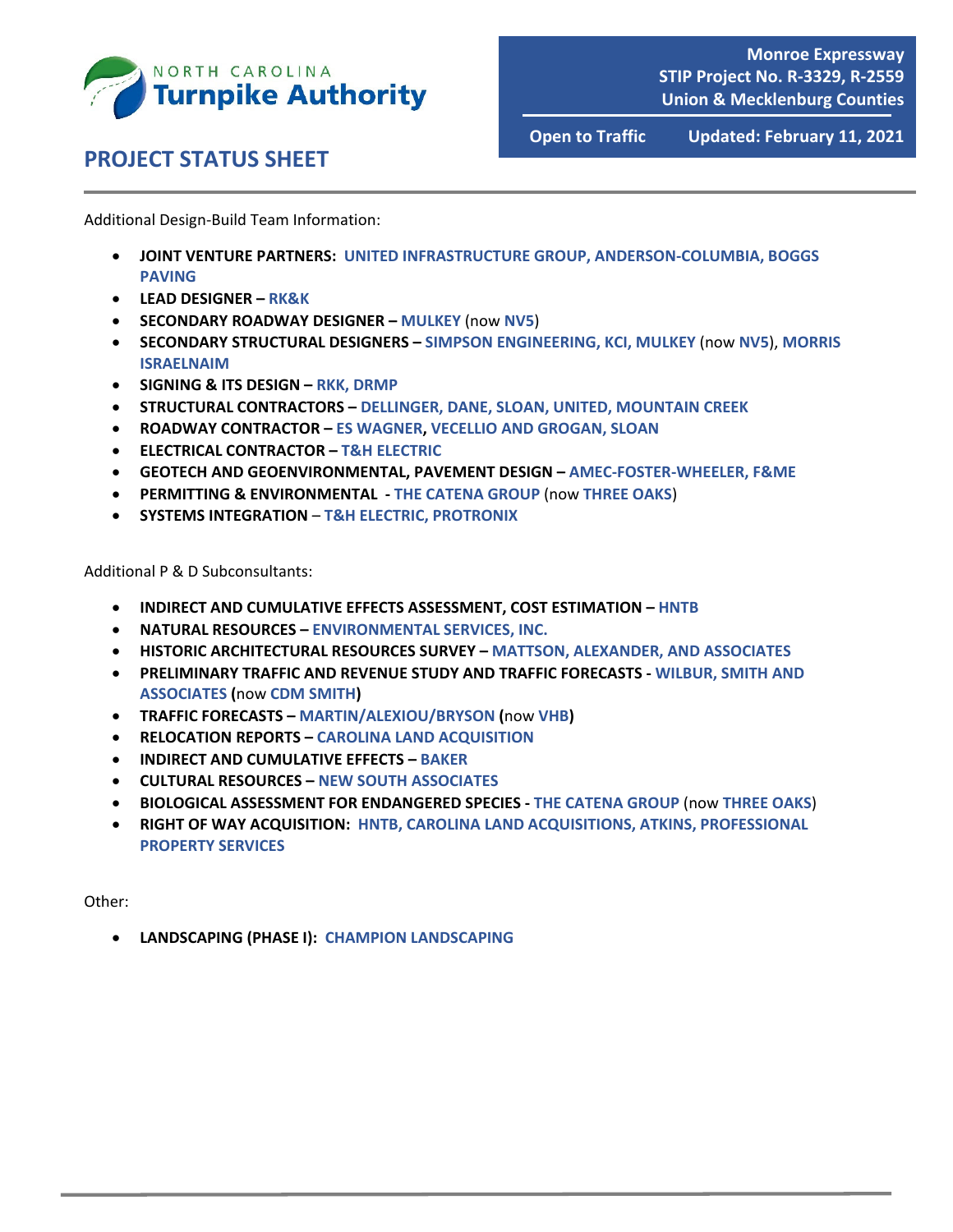

**I‐77 Express Lanes STIP Project No. I‐3311C, I‐5405, I‐4750AA Mecklenburg & Iredell Counties**

 **PROJECT STATUS SHEET**

**P3 Updated: February 11, 2021**

#### **PROJECT DESCRIPTION**

The purpose of this project is provide options for reliable travel time in the corridor between I‐277 (Exit 11) in Charlotte (Mecklenburg County) and NC 150 (Exit 36) in Iredell County (26 miles). This project offers drivers the option of using the existing general‐purpose lanes for free, or paying a toll to enter and exit the I-77 Express Lanes at various points, or ride for free as HOV3+.

**DEVELOPER: I‐77 MOBILITY PARTNERS \*\* CONTRACTOR: SUGAR CREEK CONSTRUCTION NCTA OPERATIONS REP: RS&H**

**CEI: RK&K**

#### **P & D: ATKINS/RK&K \*\***

\*\* see page 2 for further information

#### **IMPORTANT FACTS**

Construction Started: November 2015 Projected Cost: \$665M

Opened North Section EL's: June 2019 Opening of South Section EL's: November 2019 Final Acceptance of North Section: July 15, 2020 Final Acceptance of Central Section: August 31 2020 Final Acceptance of South Sections: December 23 2020

Type of Tolling: Express Lanes

## **KEY NCTA ACTIVITIES**

Listed below are key activities currently being conducted by NCTA in relation to the project.

## **CONSTRUCTION**

- **Continue to participate in project meetings with I‐77 Mobility Partners (I77MP)**
- **Assisting in the assessment of risk in relation to on‐going compensation event mediations**
- **Assisting NCDOT in managing the project from Construction into the Operating Period**

## **FINANCE**

 **Amendment 9 creates an additional vehicle class for 2 axle vehicles longer than 22 feet and for 2 axle vehicles with single axle trailers which allows access to EL's at a higher toll rate. Provides greater transparency by publishing toll rates on dedicated project website and identifies NCDOT's rights to establish a frequent user discount program. Amendment 9 was executed in July of 2020. Implementation is anticipated in February of 2021.** 



(see Page 2)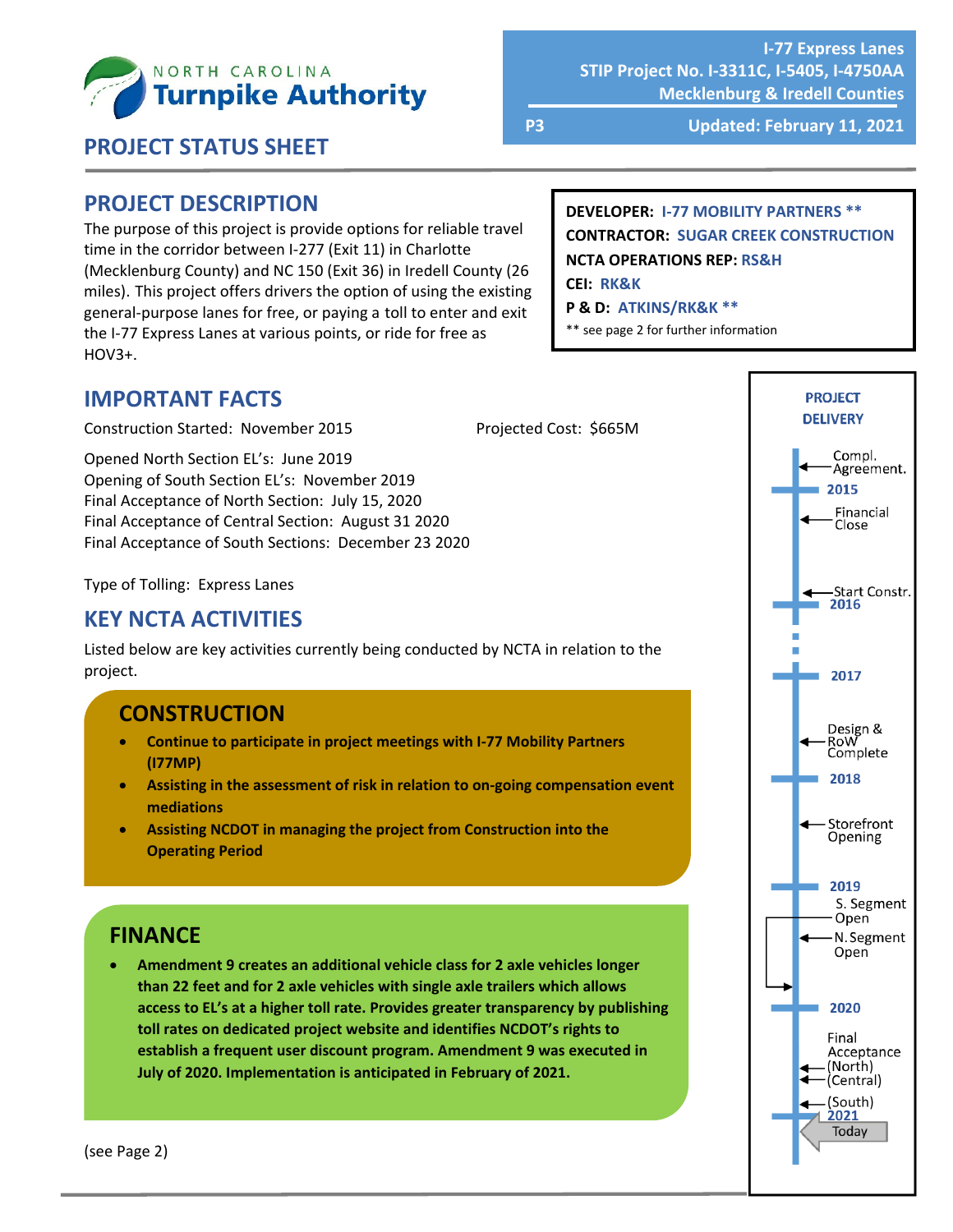

**P3 Updated: February 11, 2021**

## **ALL‐ELECTRONIC TOLLING**

- **Implement toll‐related contract modifications (to address Amendment 9)**
- **Amended ordinances for I‐77 to reflect Amendment 9 changes**
- **Process all transactions submitted by the Developer and perform collections for customers**
- **Monthly reconciliation meetings are being held with I‐77 Mobility Partners**

## **OPERATIONS**

- **System communications requirements and file transfers between I77MP to NCTA CSC are ongoing.**
- **NCTA/RS&H holding O&M transition meetings with NCDOT to cover obligations from both parties per the Comprehensive Agreement in the Operating Period.**

Additional Developer Team Information:

- **PRIMARY DEVELOPER: CINTRA INFRAESTRUCTURAS, SA**
- **JOINT VENTURE PARTNERS: FERROVIAL AGROMAN, S.A. & W.C. ENGLISH, INC.**
- **LEAD DESIGNER – LOUIS BERGER**
- **FIELD SYSTEMS INTEGRATOR – KAPSCH**
- **FIELD SYSTEMS CIVIL CONSTRUCTION – GANNETT FLEMING**
- **FIELD SYSTEMS INSTALLATION – WORLD FIBER**
- **GEOTECH, PAVEMENT DESIGN, QUALITY CONTROL INSPECTION AND TESTING – PSI**
- **RIGHT OF WAY ACQUISITION – AMEC‐FOSTER‐WHEELER**
- **DEVELOPER'S COMMISSIONING AGENT** ‐ **KILAN SOLUTIONS**

Additional P & D Subconsultants:

- **NOISE ANALYSIS, PRELIM. HYDRAULIC ANALYSIS, NATURAL RESOURCES, TRAFFIC OPERATIONS – RK&K**
- **AIR QUALITY ANALYSIS – KIMLEY‐HORN AND ASSOCIATES**
- **HISTORIC ARCHITECTURAL RESOURCES SURVEY – URS** (now **AECOM**)
- **FINANCIAL PLAN AND INVESTMENT STRATEGIES – PFM GROUP**

Other:

- **NCDOT CONTRACT REVIEW CONSULTANT – MERCATOR ADVISORS LLC**
- **LEGAL COUNSEL – NOSSAMAN, LLP**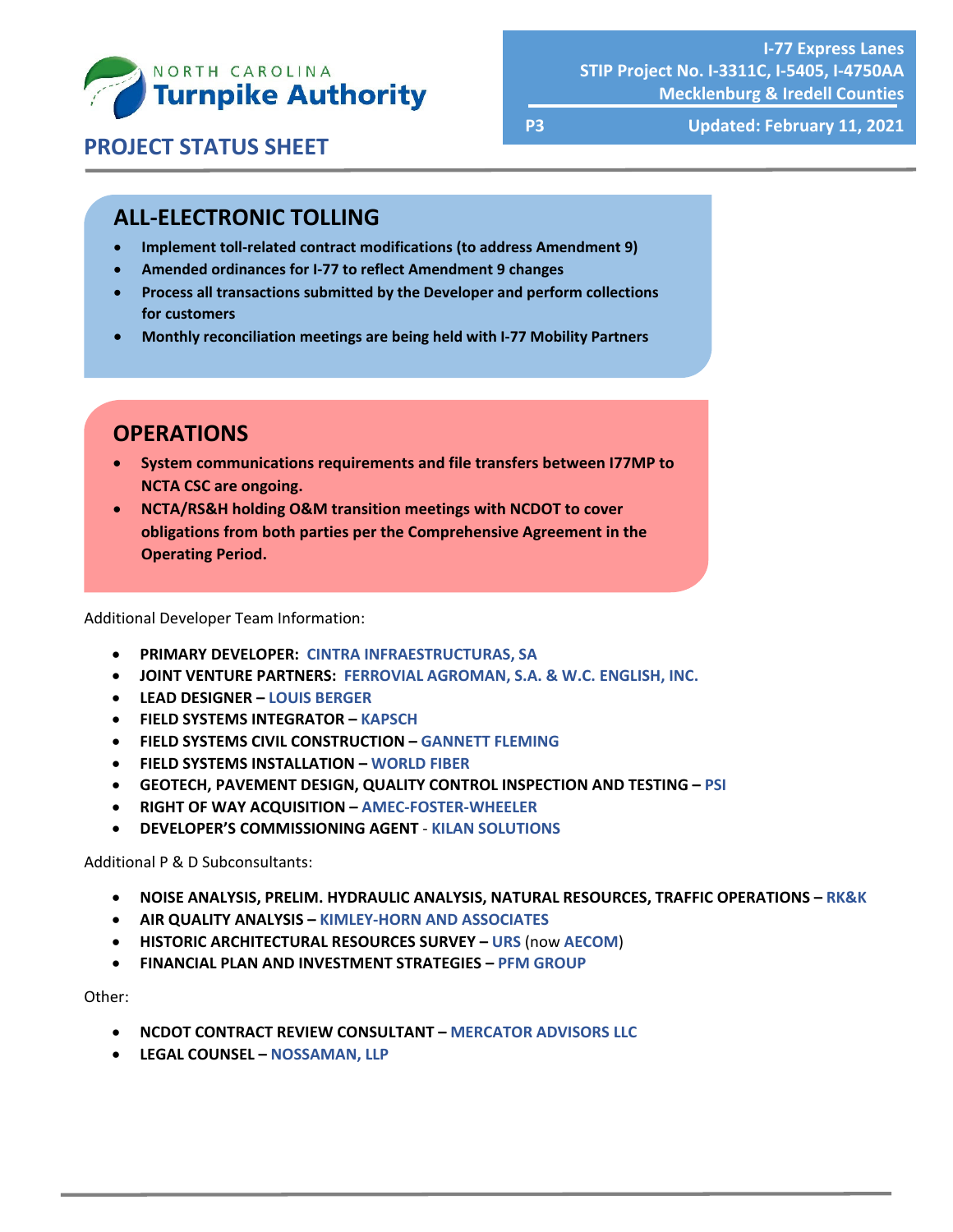

**I‐77 Express Lanes (South) STIP Project No. I‐5718 Mecklenburg County**

 **PROJECT STATUS SHEET**

**Pre‐Construction Updated: February 11, 2021**

#### **PROJECT DESCRIPTION**

The project would widen I‐77 to ten lanes by constructing Express Lanes from the South Carolina state line to I‐277/NC 16 (Brookshire Freeway) (Exit 11). The total project length is 11.2 miles and includes reconstructing the interchanges at I‐77/I‐277 (Belk and Brookshire Freeways).

The planning and preliminary design contract for this project has been combined with the same services for the U‐6103 Express Lanes project on US‐74.

#### **IMPORTANT FACTS**

Open to Traffic: TBD

ROW Acquisition: FY 2029 Projected Cost: \$1.0B (STIP) Construction Begins: Post Year Type of Tolling: Express Lanes

#### **KEY NCTA ACTIVITIES**

Listed below are key activities being conducted by NCTA in the next six months in order to bring the project online.

#### **PLANNING, DESIGN, CONSTRUCTION**

**Initial planning/scoping and preliminary design tasks on hold**

#### **FINANCE**

**No activities anticipated**

## **ALL‐ELECTRONIC TOLLING**

**No activities anticipated**

#### **P & D: RS&H**

**TRAFFIC ANALYSIS: RS&H TRAFFIC & REVENUE: STANTEC**